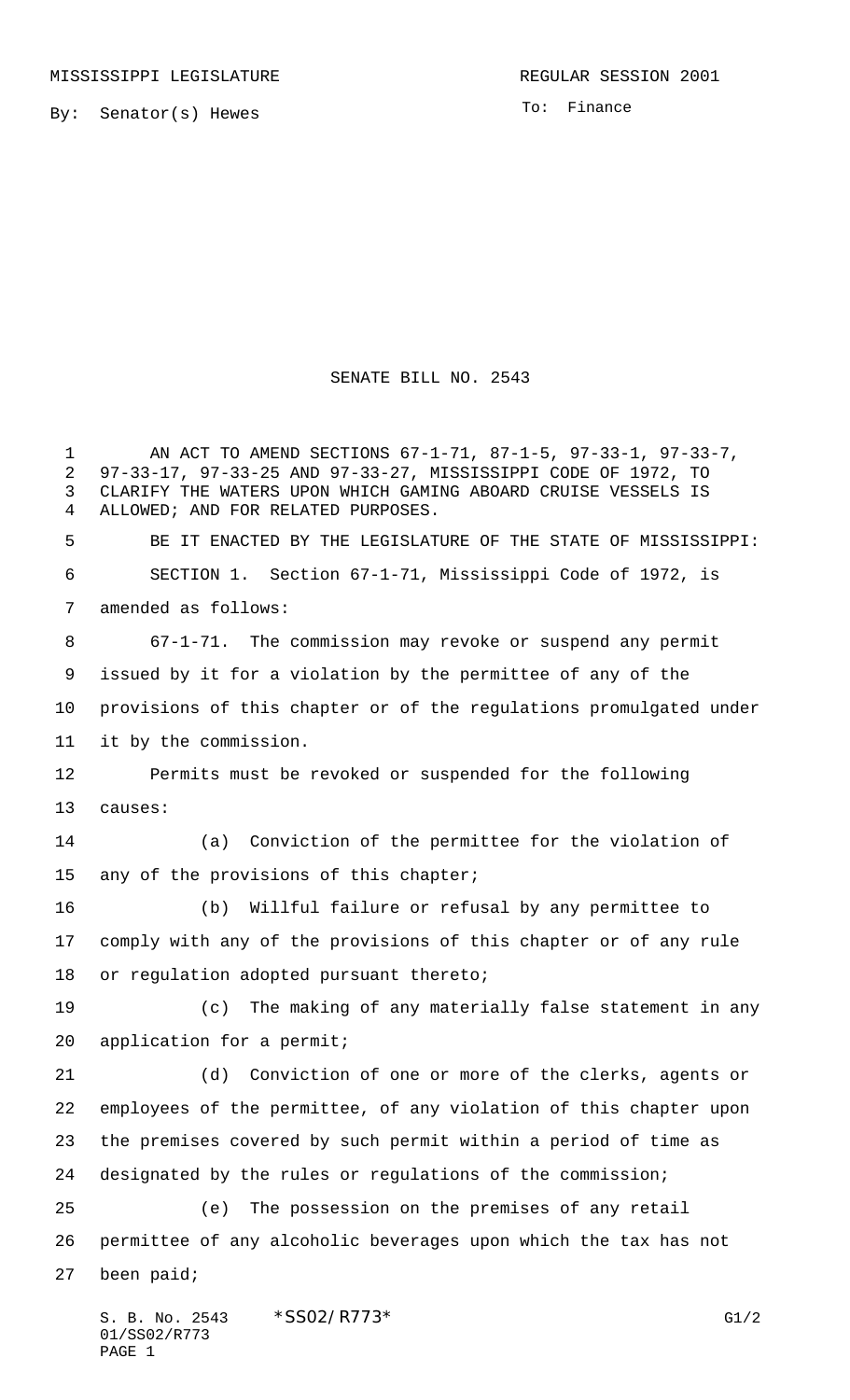(f) The willful failure of any permittee to keep the records or make the reports required by this chapter, or to allow an inspection of such records by any duly authorized person;

 (g) The suspension or revocation of a permit issued to the permittee by the federal government, or conviction of violating any federal law relating to alcoholic beverages;

 (h) The failure to furnish any bond required by this chapter within fifteen (15) days after notice from the commission; and

 (i) The conducting of any form of illegal gambling on the premises of any permittee or on any premises connected therewith or the presence on any such premises of any gambling device with the knowledge of the permittee.

 The provisions of item (i) of this section shall not apply to gambling or the presence of any gambling devices, with knowledge of the permittee,

 (a) On board a cruise vessel in the waters within the State of Mississippi, which lie adjacent to the State of Mississippi south of the three (3) most southern counties in the State of Mississippi, which are not man-made water bottoms, or rivers, creeks, bayous or other naturally occurring bodies of water other than:

 (i) The Back Bay of Biloxi east of a straight line drawn from the point at which the western city limits of the City of D'Iberville intersect the north shore of the Back Bay of Biloxi to the point at which Interstate I-110 crosses the south shore of the Back Bay of Biloxi; (ii) St. Louis Bay; or

(iii) The Mississippi Sound; or

 (b) On any vessel as defined in Section 27-109-1 whenever such vessel is on the Mississippi River or navigable waters within any county bordering on the Mississippi River.

S. B. No. 2543 \*SS02/R773\* 01/SS02/R773 PAGE 2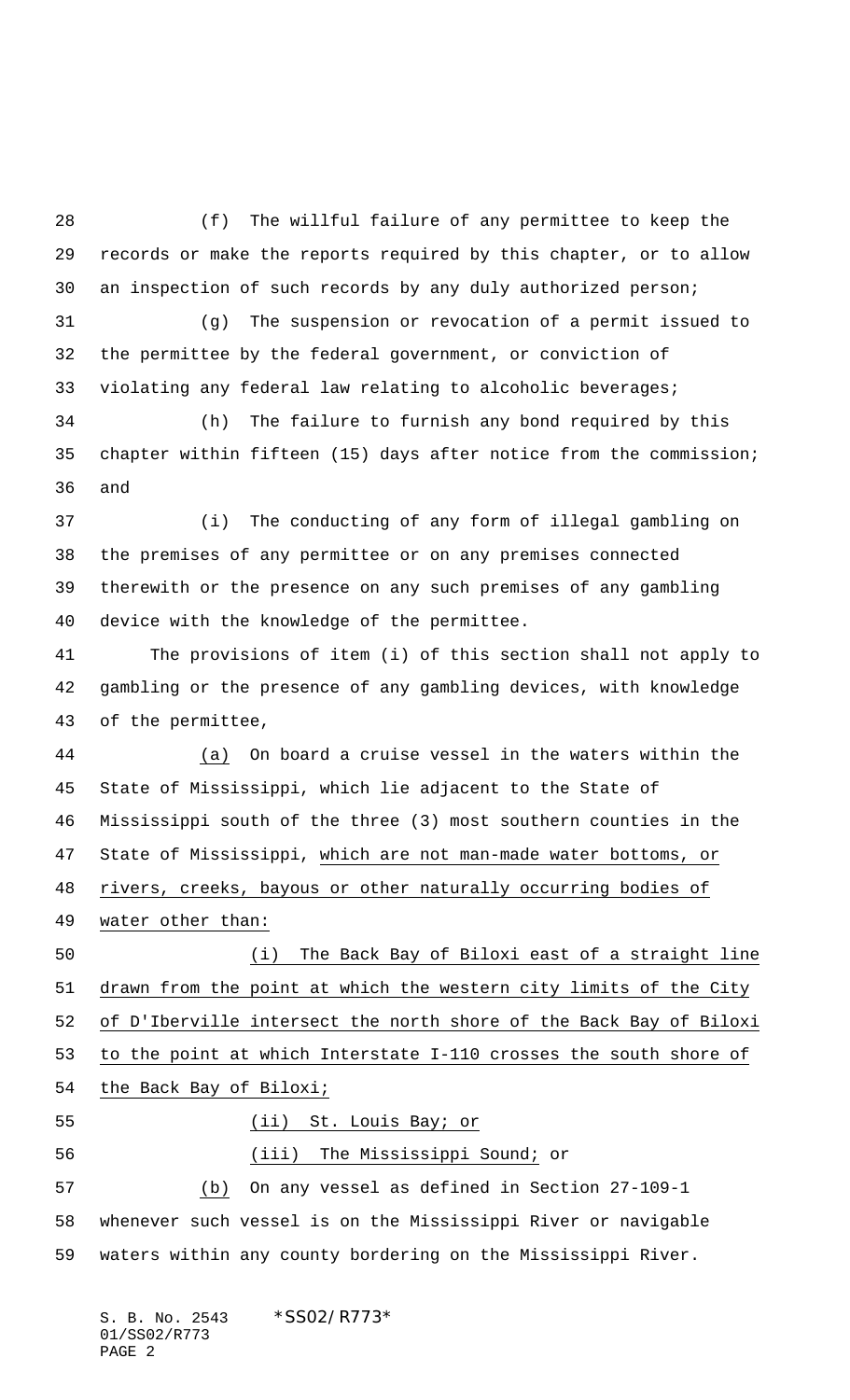The commission may, in its discretion, issue on-premises retailer's permits to a common carrier of the nature described in this paragraph.

 No permit shall be revoked except after a hearing by the commission with reasonable notice to the permittee and an opportunity for him to appear and defend.

 In addition to the causes specified in this section and other provisions of this chapter, the commission shall be authorized to suspend the permit of any permit holder for being out of compliance with an order for support, as defined in Section 93-11-153. The procedure for suspension of a permit for being out of compliance with an order for support, and the procedure for the reissuance or reinstatement of a permit suspended for that purpose, and the payment of any fees for the reissuance or reinstatement of a permit suspended for that purpose, shall be governed by Section 93-11-157 or 93-11-163, as the case may be. If there is any conflict between any provision of Section 93-11-157 or 93-11-163 and any provision of this chapter, the provisions of Section 93-11-157 or 93-11-163, as the case may be, shall control.

 SECTION 2. Section 87-1-5, Mississippi Code of 1972, is amended as follows:

S. B. No. 2543 \* SS02/R773\* 87-1-5. If any person, by playing at any game whatever, or by betting on the sides or hands of such as do play at any game, or by betting on any horse race or cockfight, or at any other sport or pastime, or by any wager whatever, shall lose any money, property or other valuable thing, real or personal, and shall pay or deliver the same or any part thereof, the person so losing and paying or delivering the same, or his wife or children, may sue for and recover such money, property or other valuable thing so lost and paid or delivered, or any part thereof, from the person knowingly receiving the same, with costs. However, this section shall not apply to betting, gaming or wagering:

01/SS02/R773 PAGE 3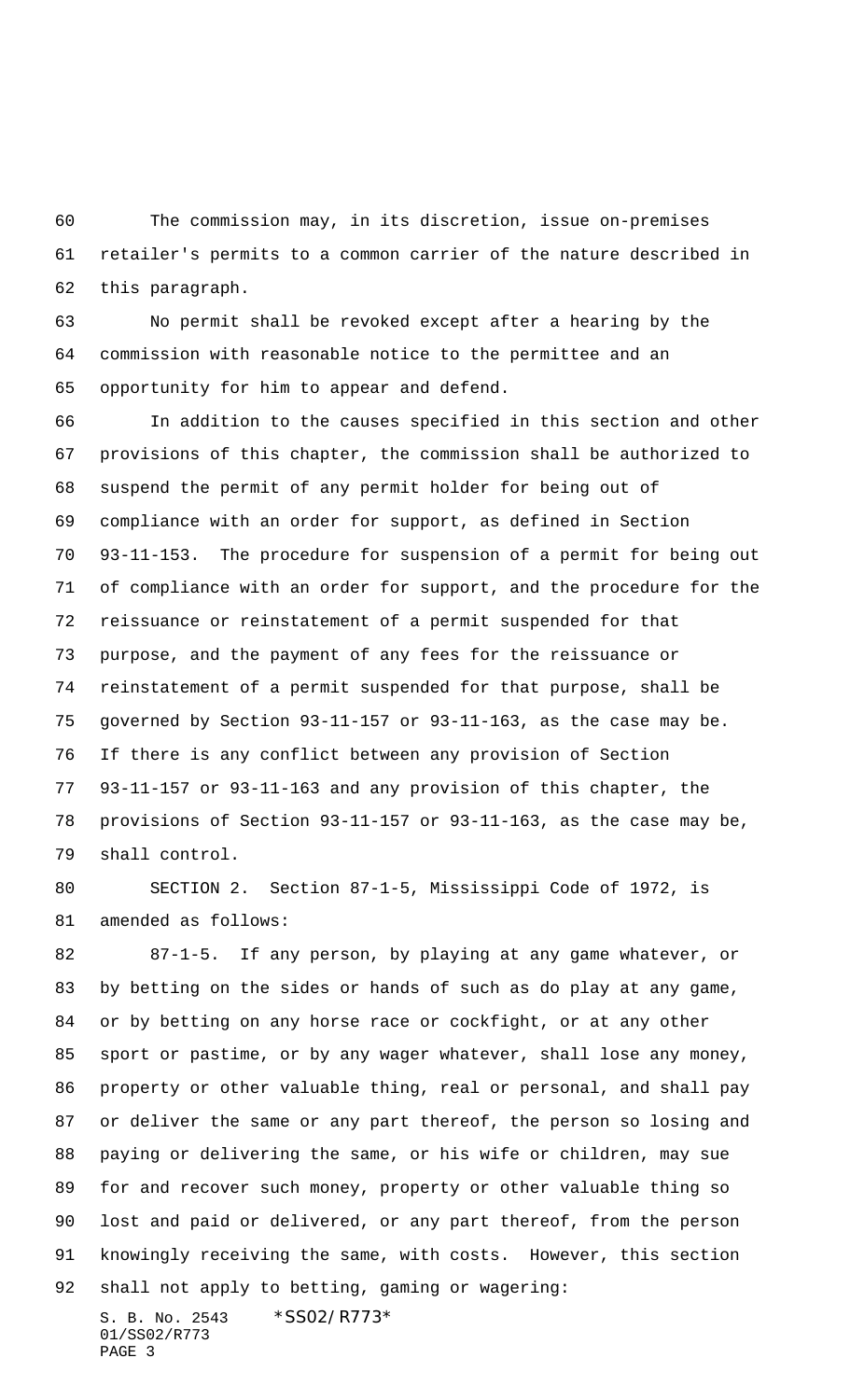S. B. No. 2543 \*SS02/R773\* 01/SS02/R773 (a) On a cruise vessel as defined in Section 27-109-1 whenever such vessel is in the waters within the State of Mississippi, which lie adjacent to the State of Mississippi south of the three (3) most southern counties in the State of Mississippi, which are not man-made water bottoms, or rivers, creeks, bayous or other naturally occurring bodies of water other than: (i) The Back Bay of Biloxi east of a straight line drawn from the point at which the western city limits of the City 102 of D'Iberville intersect the north shore of the Back Bay of Biloxi to the point at which Interstate I-110 crosses the south shore of the Back Bay of Biloxi; (ii) St. Louis Bay; or 106 (iii) The Mississippi Sound; (b) On a vessel as defined in Section 27-109-1 whenever such vessel is on the Mississippi River or navigable waters within any county bordering on the Mississippi River; or (c) That is legal under the laws of the State of Mississippi. SECTION 3. Section 97-33-1, Mississippi Code of 1972, is amended as follows: 97-33-1. If any person shall encourage, promote or play at any game, play or amusement, other than a fight or fighting match between dogs, for money or other valuable thing, or shall wager or bet, promote or encourage the wagering or betting of any money or other valuable things, upon any game, play, amusement, cockfight, Indian ball play, or duel, other than a fight or fighting match between dogs, or upon the result of any election, event or contingency whatever, upon conviction thereof, he shall be fined in a sum not more than Five Hundred Dollars (\$500.00); and, unless such fine and costs be immediately paid, shall be imprisoned for any period not more than ninety (90) days. However, this section shall not apply to betting, gaming or wagering:

PAGE 4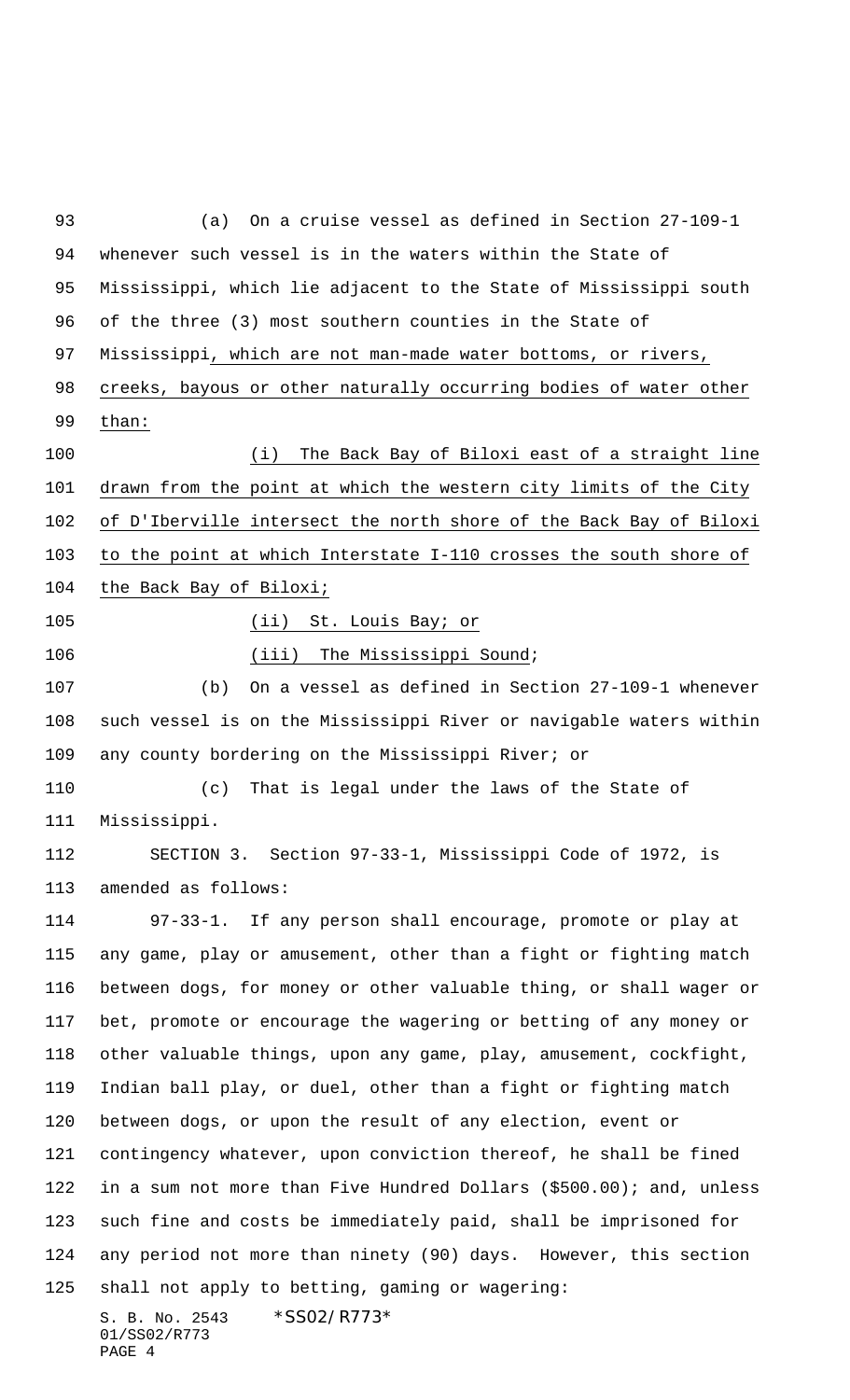(a) On a cruise vessel as defined in Section 27-109-1 whenever such vessel is in the waters within the State of Mississippi, which lie adjacent to the State of Mississippi south of the three (3) most southern counties in the State of Mississippi, which are not man-made water bottoms, or rivers, creeks, bayous or other naturally occurring bodies of water other than (i) the Back Bay of Biloxi east of a straight line drawn from the point at which the western city limits of the City of D'Iberville intersect the north shore of the Back Bay of Biloxi to the point at which Interstate I-110 crosses the south shore of the Back Bay of Biloxi, (ii) St. Louis Bay, or (iii) the Mississippi Sound, and in which the registered voters of the county in which the port is located have not voted to prohibit such betting, gaming or wagering on cruise vessels as provided in Section 19-3-79; (b) On a vessel as defined in Section 27-109-1 whenever

 such vessel is on the Mississippi River or navigable waters within any county bordering on the Mississippi River, and in which the registered voters of the county in which the port is located have not voted to prohibit such betting, gaming or wagering on vessels as provided in Section 19-3-79; or

 (c) That is legal under the laws of the State of Mississippi.

 SECTION 4. Section 97-33-7, Mississippi Code of 1972, is amended as follows:

S. B. No. 2543 \*SS02/R773\* 01/SS02/R773 PAGE 5 97-33-7. (1) It shall be unlawful for any person or persons, firm, copartnership, or corporation to have in possession, own, control, display, or operate any cane rack, knife rack, artful dodger, punch board, roll down, merchandise wheel, slot machine, pinball machine, or similar device or devices. Provided, however, that this section shall not be so construed as to make unlawful the ownership, possession, control, display or operation of any antique coin machine as defined in Section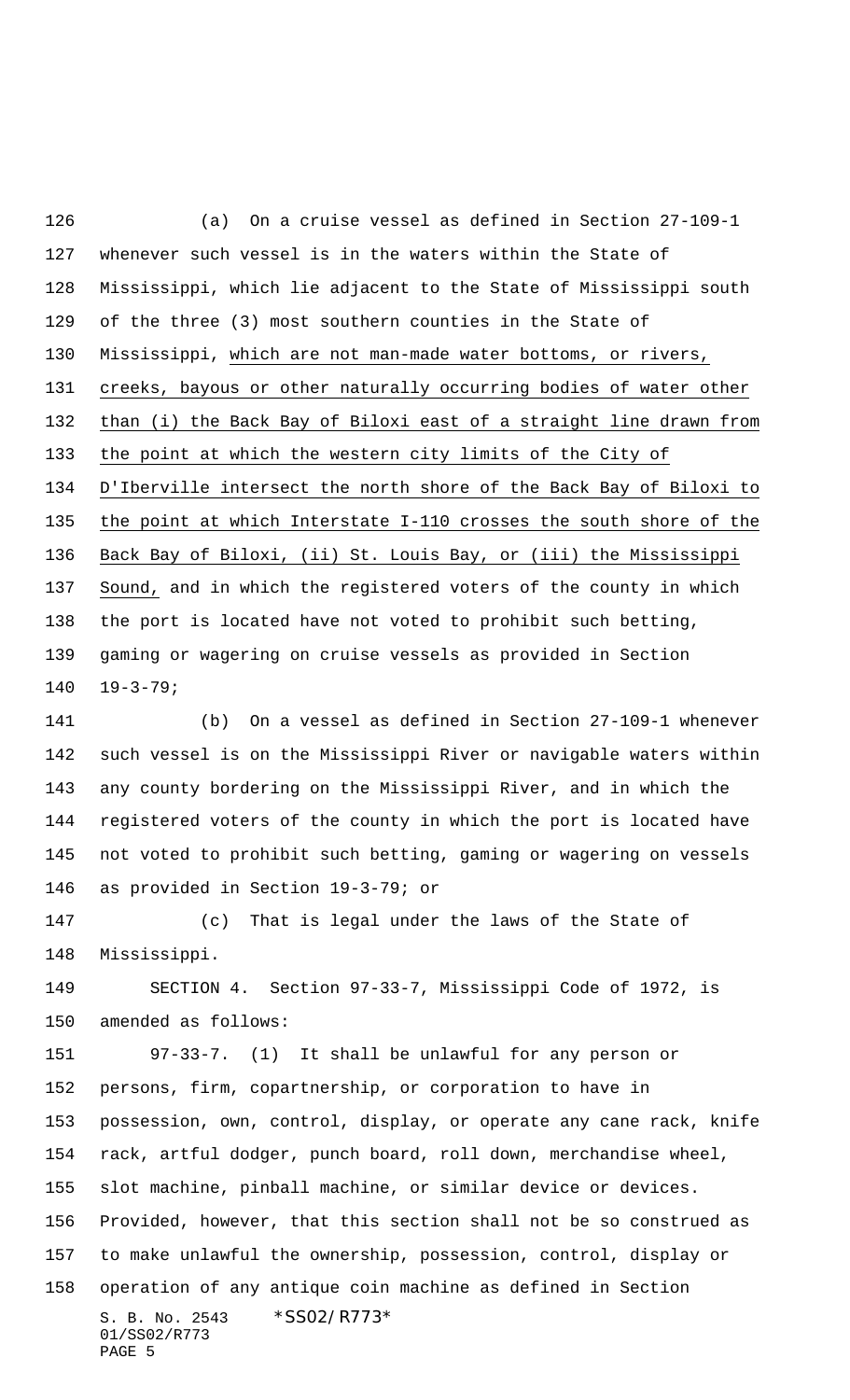27-27-12, or any music machine or bona fide automatic vending machine where the purchaser receives exactly the same quantity of merchandise on each operation of said machine. Any slot machine other than an antique coin machine as defined in Section 27-27-12 which delivers, or is so constructed as that by operation thereof it will deliver to the operator thereof anything of value in varying quantities, in addition to the merchandise received, and any slot machine other than an antique coin machine as defined in Section 27-27-12 that is constructed in such manner as that slugs, tokens, coins or similar devices are, or may be, used and delivered to the operator thereof in addition to merchandise of any sort contained in such machine, is hereby declared to be a gambling device, and shall be deemed unlawful under the provisions of this section. Provided, however, that pinball machines which do not return to the operator or player thereof anything but free additional games or plays shall not be deemed to be gambling devices, and neither this section nor any other law shall be construed to prohibit same.

 (2) No property right shall exist in any person, natural or artificial, or be vested in such person, in any or all of the devices described herein that are not exempted from the provisions 180 of this section; and all such devices are hereby declared to be at all times subject to confiscation and destruction, and their possession shall be unlawful, except when in the possession of officers carrying out the provisions of this section. It shall be the duty of all law-enforcing officers to seize and immediately destroy all such machines and devices.

S. B. No. 2543 \*SS02/R773\* 01/SS02/R773 PAGE 6 (3) A first violation of the provisions of this section shall be deemed a misdemeanor, and the party offending shall, upon conviction, be fined in any sum not exceeding Five Hundred Dollars (\$500.00), or imprisoned not exceeding three (3) months, or both, in the discretion of the court. In the event of a second conviction for a violation of any of the provisions of this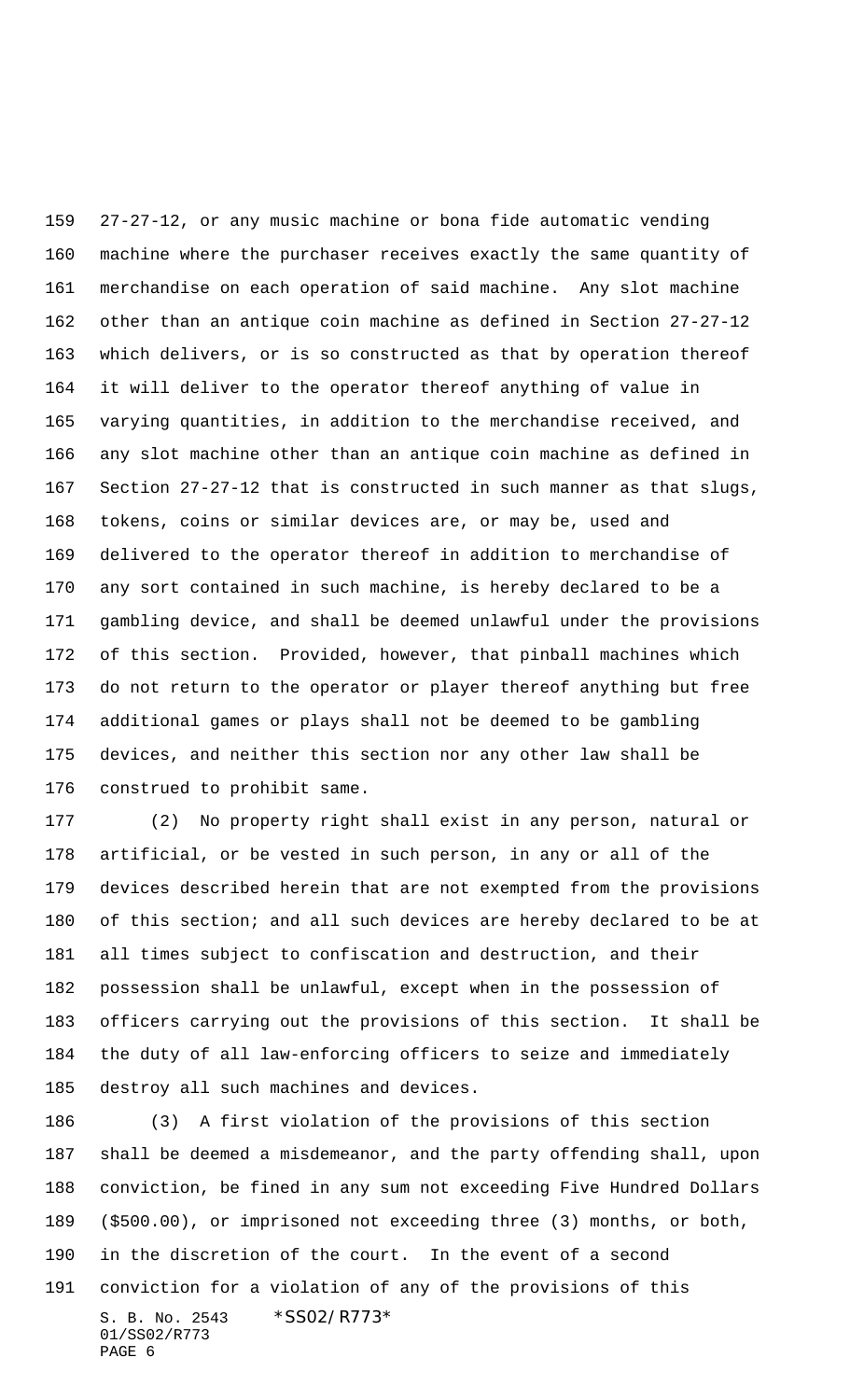section, the party offending shall be subject to a sentence of not less than six (6) months in the county jail, nor more than two (2) years in the State Penitentiary, in the discretion of the trial court.

 (4) Notwithstanding any provision of this section to the contrary, it shall not be unlawful to operate any equipment or device described in subsection (1) of this section or any gaming, gambling or similar device or devices by whatever name called while:

 (a) On a cruise vessel as defined in Section 27-109-1 whenever such vessel is in the waters within the State of Mississippi, which lie adjacent to the State of Mississippi south of the three (3) most southern counties in the State of Mississippi, which are not man-made water bottoms, or rivers, creeks, bayous or other naturally occurring bodies of water other than (i) the Back Bay of Biloxi east of a straight line drawn from the point at which the western city limits of the City of D'Iberville intersect the north shore of the Back Bay of Biloxi to the point at which Interstate I-110 crosses the south shore of the Back Bay of Biloxi, (ii) St. Louis Bay, or (iii) the Mississippi Sound, and in which the registered voters of the county in which the port is located have not voted to prohibit such betting, gaming or wagering on cruise vessels as provided in Section 19-3-79;

 (b) On a vessel as defined in Section 27-109-1 whenever such vessel is on the Mississippi River or navigable waters within any county bordering on the Mississippi River, and in which the registered voters of the county in which the port is located have not voted to prohibit such betting, gaming or wagering on vessels as provided in Section 19-3-79; or

 (c) That is legal under the laws of the State of Mississippi.

S. B. No. 2543 \* SS02/R773\* 01/SS02/R773 PAGE 7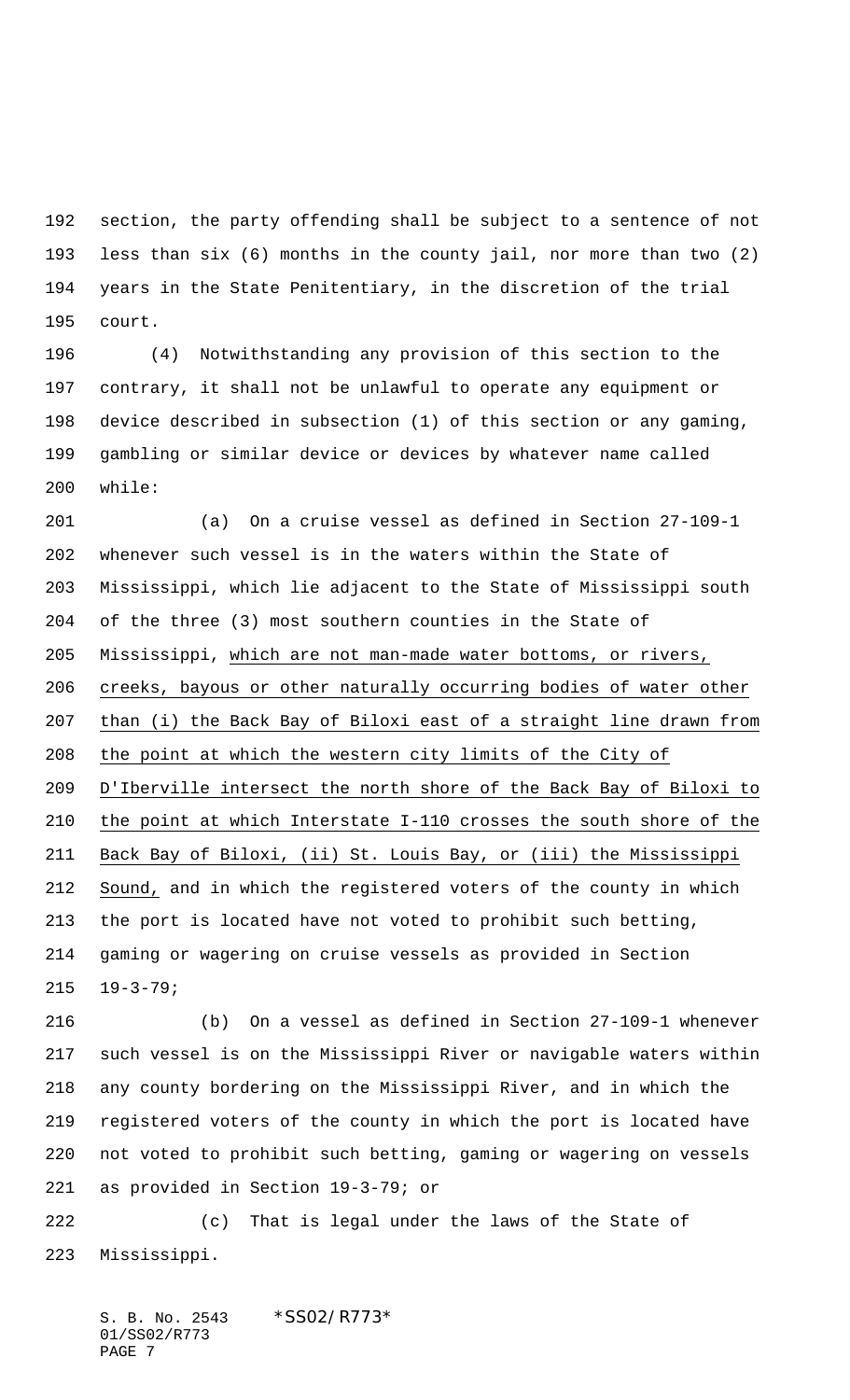S. B. No. 2543 \* SS02/R773\* 01/SS02/R773 PAGE 8 (5) Notwithstanding any provision of this section to the contrary, it shall not be unlawful (a) to own, possess, repair or control any gambling device, machine or equipment on board any cruise vessel in this state of not less than one hundred fifty (150) feet in overall length or vessel in this state of not less than one hundred fifty (150) feet in overall length or on the business premises appurtenant to any such cruise vessel or vessel during any period of time in which such cruise vessel or vessel is being constructed, repaired, maintained or operated in this state; (b) to install any gambling device, machine or equipment on board any cruise vessel in this state of not less than one hundred fifty (150) feet in overall length or vessel in this state of not less than one hundred fifty (150) feet in overall length; (c) to possess or control any gambling device, machine or equipment during the process of procuring or transporting such device, machine or equipment for installation on any such cruise vessel or 240 vessel; or  $(d)$  to store in a warehouse or other storage facility any gambling device, machine, equipment, or part thereof, regardless of whether the county or municipality in which the warehouse or storage facility is located has approved gaming aboard cruise vessels or vessels, provided that such device, machine or equipment is operated only in a county or municipality that has approved gaming aboard cruise vessels or vessels. Any gambling device, machine or equipment that is owned, possessed, controlled, installed, procured, repaired, transported or stored in accordance with this subsection shall not be subject to confiscation, seizure or destruction, and any person, firm, partnership or corporation which owns, possesses, controls, installs, procures, repairs, transports or stores any gambling device, machine or equipment in accordance with this subsection shall not be subject to any prosecution or penalty under this section. Any person constructing or repairing such cruise vessels or vessels within a municipality shall comply with all municipal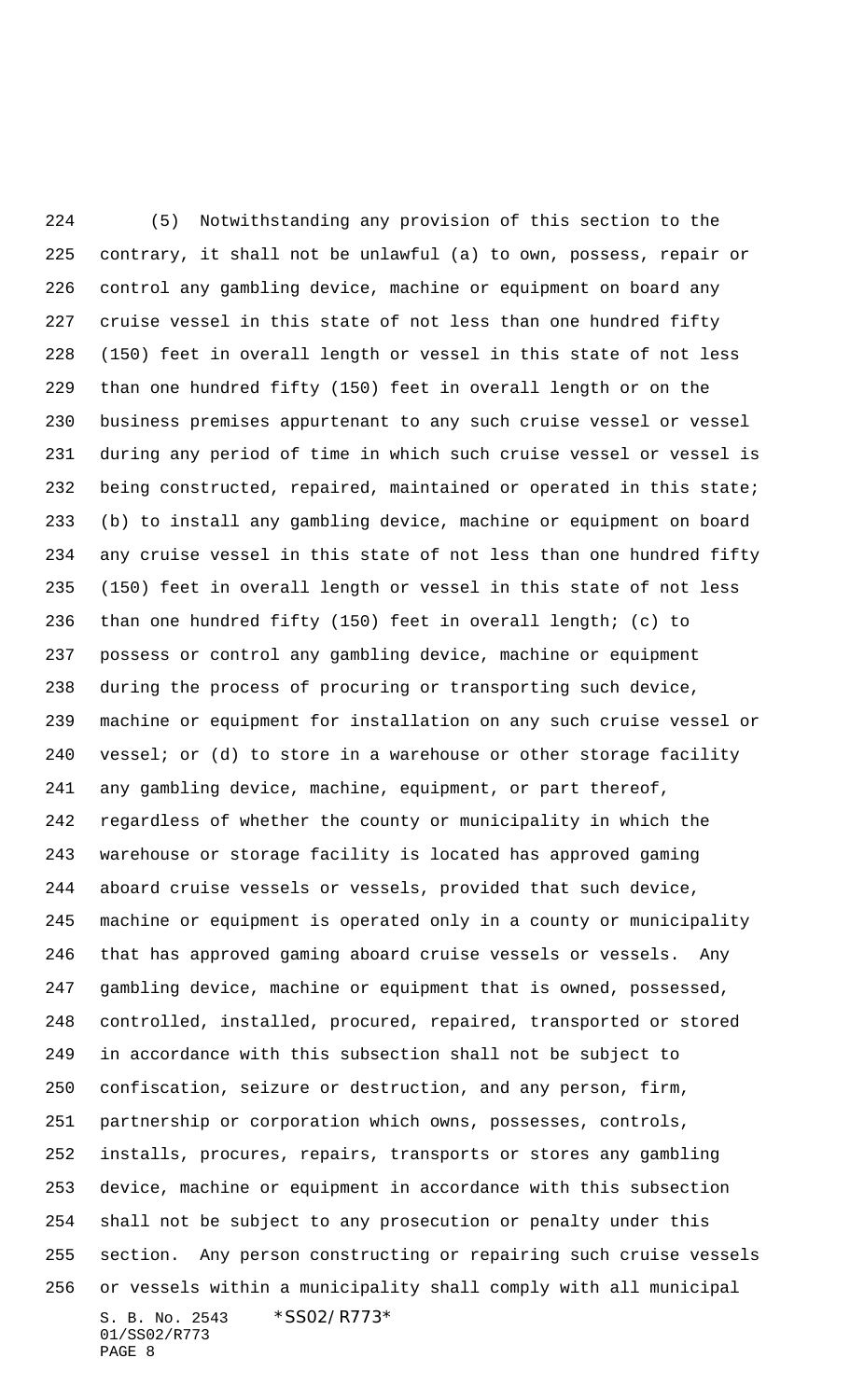ordinances protecting the general health or safety of the residents of the municipality.

 SECTION 5. Section 97-33-17, Mississippi Code of 1972, is amended as follows:

 97-33-17. (1) All monies exhibited for the purpose of betting or alluring persons to bet at any game, and all monies staked or betted, shall be liable to seizure by any sheriff, constable, or police officer, together with all the appliances used or kept for use in gambling, or by any other person; and all the monies so seized shall be accounted for by the person making 267 the seizure, and all appliances seized shall be destroyed; provided, however, this section shall not apply to betting, gaming or wagering on:

 (a) A cruise vessel as defined in Section 27-109-1 whenever such vessel is in the waters within the State of Mississippi, which lie adjacent to the State of Mississippi south of the three (3) most southern counties in the State of Mississippi, which are not man-made water bottoms, or rivers, creeks, bayous or other naturally occurring bodies of water other than (i) the Back Bay of Biloxi east of a straight line drawn from the point at which the western city limits of the City of D'Iberville intersect the north shore of the Back Bay of Biloxi to the point at which Interstate I-110 crosses the south shore of the Back Bay of Biloxi, (ii) St. Louis Bay, or (iii) the Mississippi Sound, and in which the registered voters of the county in which the port is located have not voted to prohibit such betting, gaming or wagering on cruise vessels as provided in Section 19-3-79;

 (b) A vessel as defined in Section 27-109-1 whenever such vessel is on the Mississippi River or navigable waters within any county bordering on the Mississippi River, and in which the registered voters of the county in which the port is located have

S. B. No. 2543 \* SS02/R773\* 01/SS02/R773 PAGE 9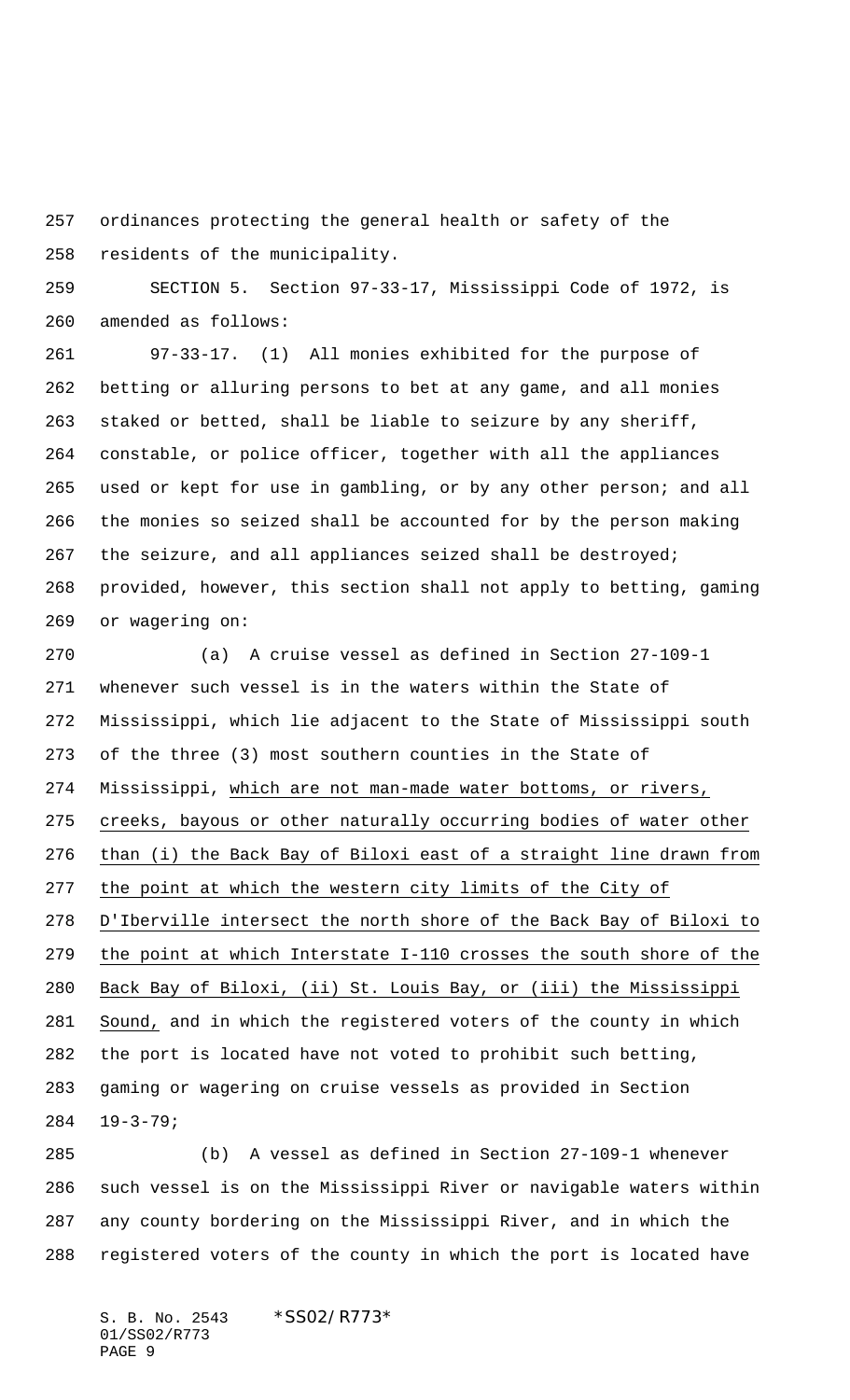not voted to prohibit such betting, gaming or wagering on vessels as provided in Section 19-3-79; or

 (c) That is legal under the laws of the State of Mississippi.

 (2) Nothing in this section shall apply to any gambling device, machine or equipment that is owned, possessed, controlled, installed, procured, repaired or transported in accordance with subsection (4) of Section 97-33-7.

 SECTION 6. Section 97-33-25, Mississippi Code of 1972, is amended as follows:

 97-33-25. If any person shall sell or buy, either directly or indirectly, any chance in what is commonly called pool, upon any event whatever, or shall in any manner engage in such business or pastime, he shall be fined not more than Five Hundred Dollars (\$500.00) or shall be imprisoned in the county jail not more than ninety (90) days; provided, however, this section shall not apply to betting, gaming or wagering:

 (a) On a cruise vessel as defined in Section 27-109-1 whenever such vessel is in the waters within the State of Mississippi, which lie adjacent to the State of Mississippi south of the three (3) most southern counties in the State of Mississippi, which are not man-made water bottoms, or rivers, creeks, bayous or other naturally occurring bodies of water other than (i) the Back Bay of Biloxi east of a straight line drawn from 313 the point at which the western city limits of the City of D'Iberville intersect the north shore of the Back Bay of Biloxi to the point at which Interstate I-110 crosses the south shore of the Back Bay of Biloxi, (ii) St. Louis Bay, or (iii) the Mississippi Sound, and in which the registered voters of the county in which the port is located have not voted to prohibit such betting, gaming or wagering on cruise vessels as provided in Section 19-3-79;

S. B. No. 2543 \* SS02/R773\* 01/SS02/R773 PAGE 10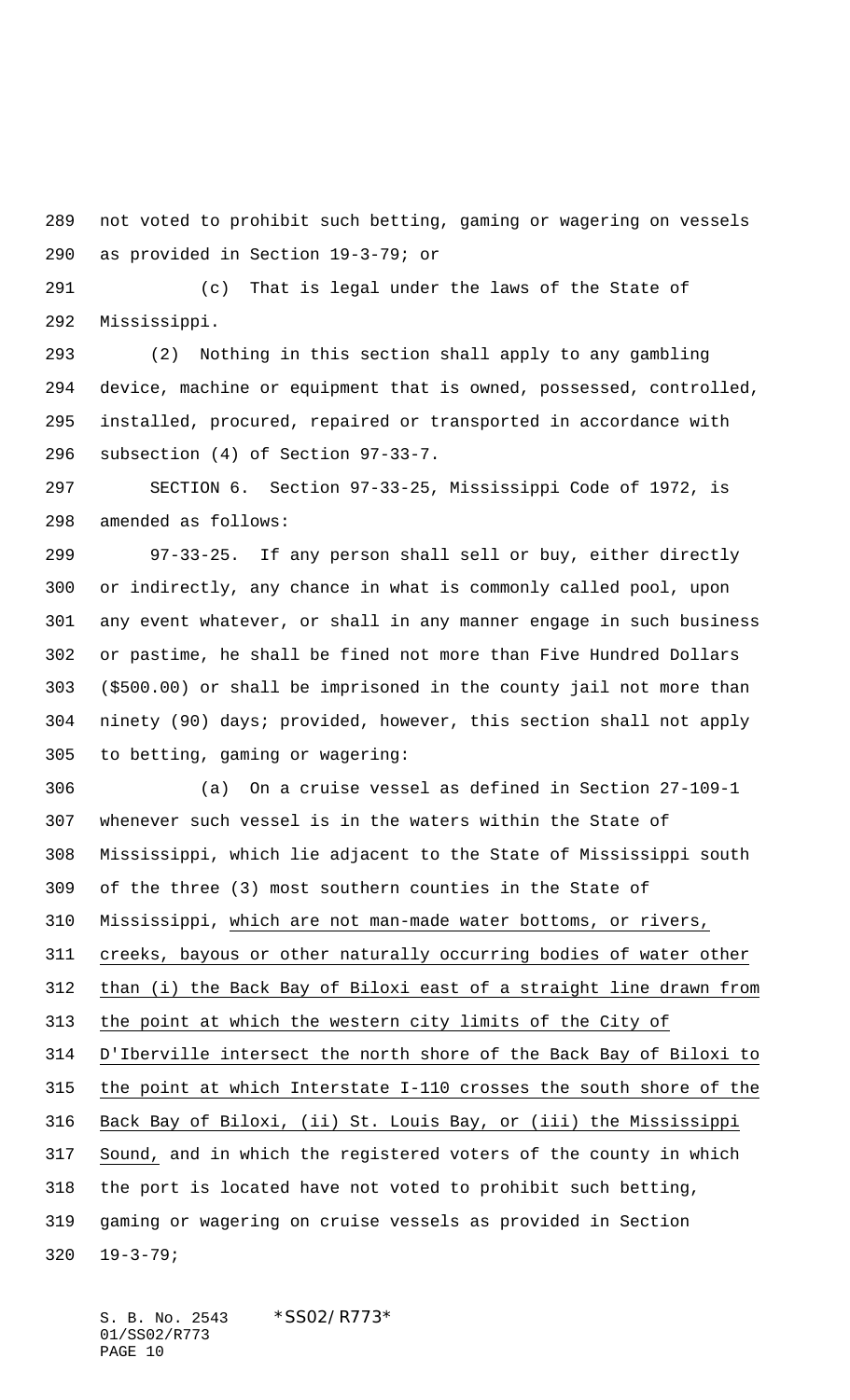(b) On a vessel as defined in Section 27-109-1 whenever such vessel is on the Mississippi River or navigable waters within any county bordering on the Mississippi River, and in which the registered voters of the county in which the port is located have not voted to prohibit such betting, gaming or wagering on vessels as provided in Section 19-3-79; or

 (c) That is legal under the laws of the State of Mississippi.

 SECTION 7. Section 97-33-27, Mississippi Code of 1972, is amended as follows:

 97-33-27. If any person shall bet on a horse race or a yacht race or on a shooting match, he shall be fined not more than Five Hundred Dollars (\$500.00), and, unless the fine and costs be immediately paid, he shall be imprisoned in the county jail not more than ninety (90) days; provided, however, this section shall not apply to betting, gaming or wagering:

 (a) On a cruise vessel as defined in Section 27-109-1 whenever such vessel is in the waters within the State of Mississippi, which lie adjacent to the State of Mississippi south of the three (3) most southern counties in the State of Mississippi, which are not man-made water bottoms, or rivers, creeks, bayous or other naturally occurring bodies of water other than (i) the Back Bay of Biloxi east of a straight line drawn from the point at which the western city limits of the City of D'Iberville intersect the north shore of the Back Bay of Biloxi to the point at which Interstate I-110 crosses the south shore of the Back Bay of Biloxi, (ii) St. Louis Bay, or (iii) the Mississippi Sound, and in which the registered voters of the county in which the port is located have not voted to prohibit such betting, gaming or wagering on cruise vessels as provided in Section 19-3-79; (b) On a vessel as defined in Section 27-109-1 whenever

S. B. No. 2543 \* SS02/R773\* 01/SS02/R773 PAGE 11 such vessel is on the Mississippi River or navigable waters within